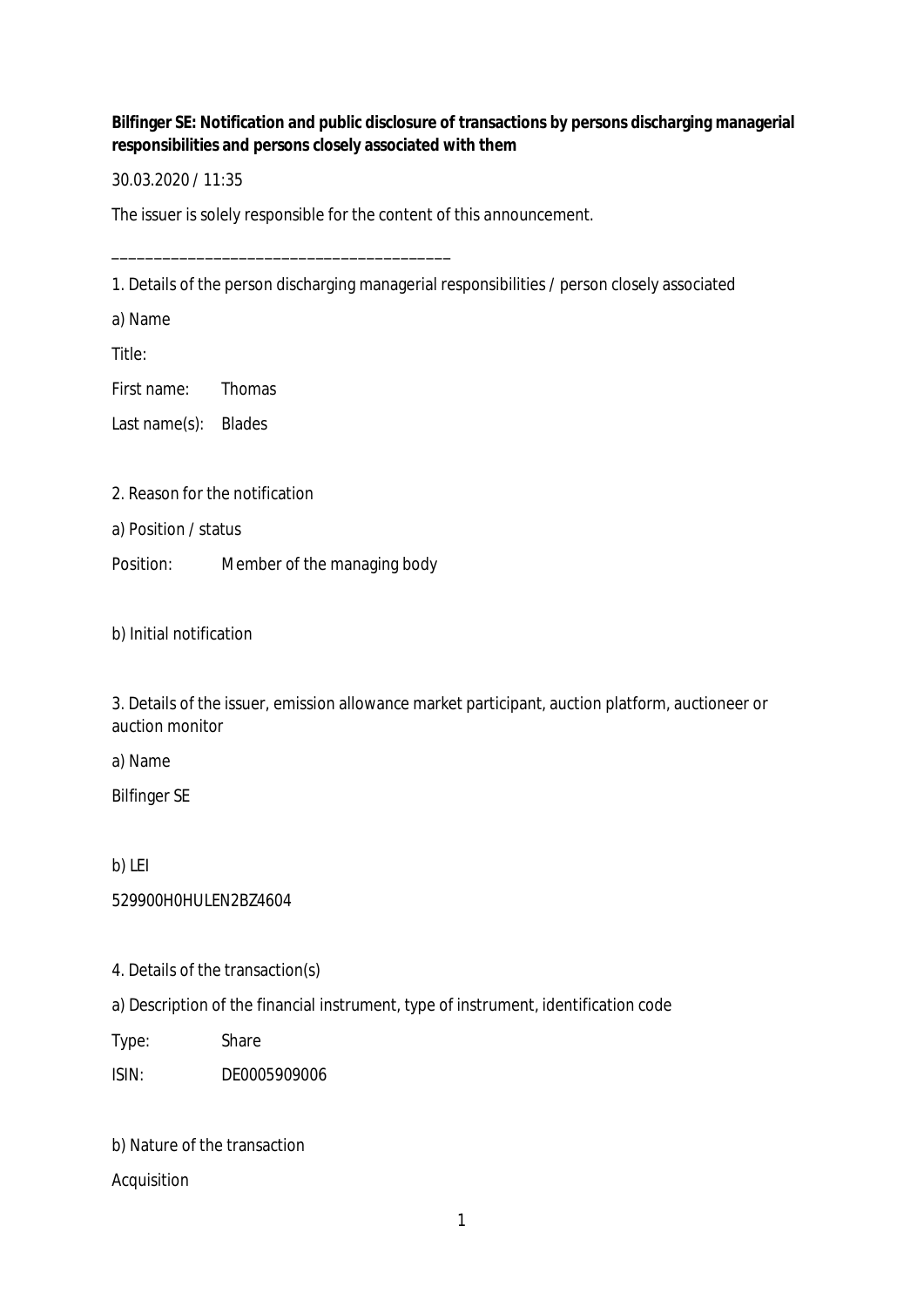c) Price(s) and volume(s)

| Price(s)  | Volume(s)    |
|-----------|--------------|
| 15.46 FUR | 15460.00 FUR |
| 15.48 EUR | 41022.00 EUR |
| 15.50 FUR | 44175.00 FUR |
| 15.36 EUR | 7680.00 EUR  |
| 15.38 EUR | 20763.00 FUR |
| 15.37 EUR | 2305.50 EUR  |
| 15.40 EUR | 20790.00 EUR |
| 15.39 FUR | 2308.50 FUR  |

d) Aggregated information

Price Aggregated volume 15.4504 EUR 154504.0000 EUR

e) Date of the transaction

2020-03-27; UTC+1

f) Place of the transaction

Name: XETRA

MIC: XETR

30.03.2020 The DGAP Distribution Services include Regulatory Announcements, Financial/Corporate News and Press Releases.

Archive at www.dgap.de

Language: English

Company: Bilfinger SE

Oskar-Meixner-Straße 1

68163 Mannheim

\_\_\_\_\_\_\_\_\_\_\_\_\_\_\_\_\_\_\_\_\_\_\_\_\_\_\_\_\_\_\_\_\_\_\_\_\_\_\_\_

\_\_\_\_\_\_\_\_\_\_\_\_\_\_\_\_\_\_\_\_\_\_\_\_\_\_\_\_\_\_\_\_\_\_\_\_\_\_\_\_